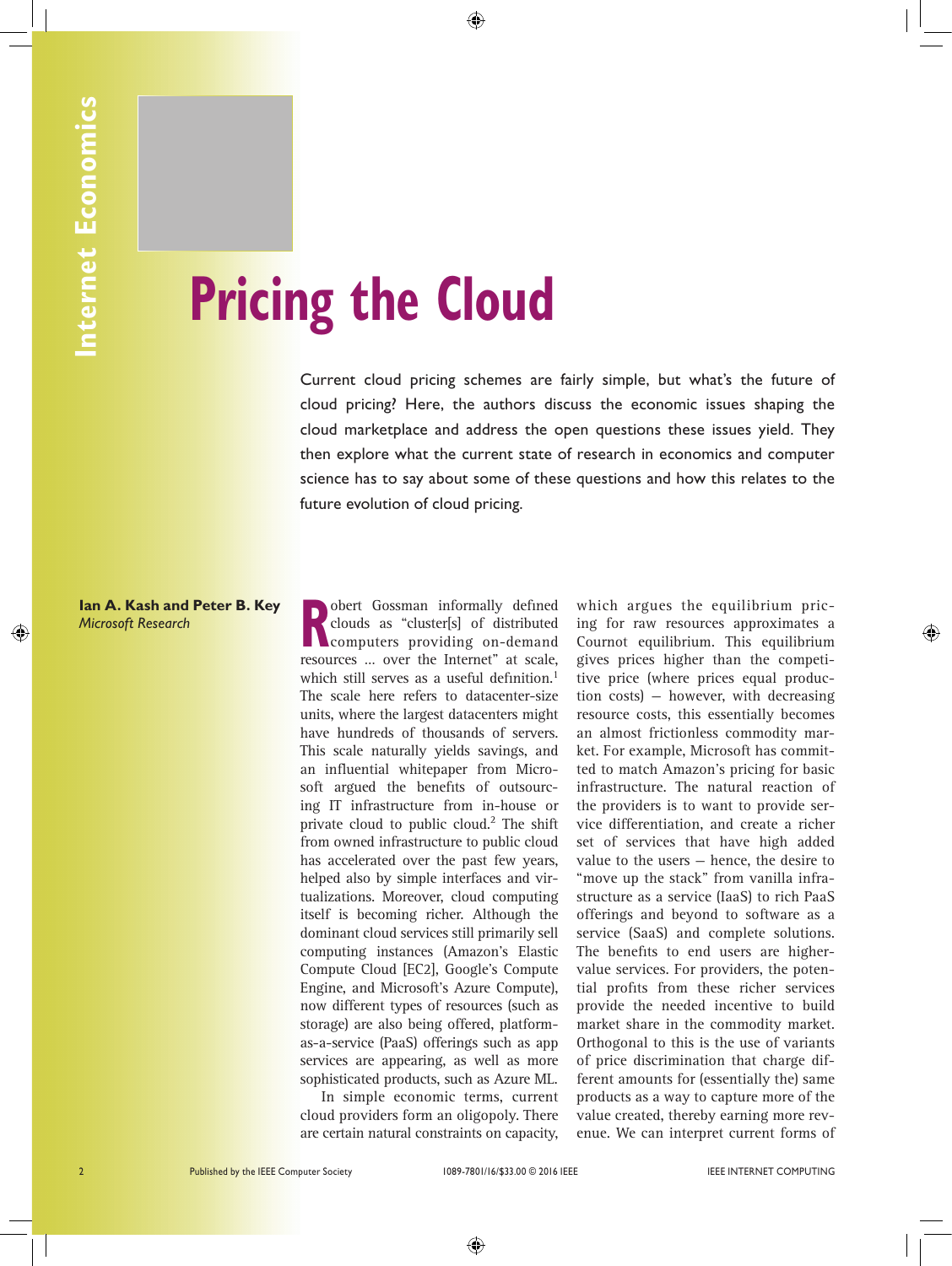⊕

tiered or menu pricing for compute instances as examples of this.

But what about cloud economics' and cloud pricing's future? With more computation occurring in the cloud, this is an important question. Here, we look at what the Econ-CS research field (by which we mean the cross-disciplinary field that lies at the intersection of computer science, game theory, operations research, and economics) has to say about this question.

## **Goods and Services**

The jury is still out on what the fundamental "goods" are with respect to pricing the cloud. It's a messy place with different types of resources available (storage and bandwidth), different application types (server and batch), and different service types (IaaS and SaaS), all of which come with variations in attributes such as quality-of-service (QoS) measures and service-level agreements (SLAs). The model that has been most commonly adopted to date is a utility model: find something whose use can be measured and charge per unit, much like electricity and water markets work on the consumer-facing side. Thus, we have Amazon Web Services (AWS) and Azure offering prices for virtual machine (VM) hours, storage gigabytes, and external bandwidth. Even more sophisticated services such as load balancing and database use are metered. To some extent, this is reasonable because the amount of capacity used can be viewed as a proxy for both the value created for customers and the provider's costs, but in many cases it seems a crude one. Perhaps the biggest virtue of this approach is that it's simple, both to understand and implement.

Electricity is a good reference point in this respect; power companies charge residential customers for usage as a fixed rate because it's all their technology allows them to do. One of their motivations to moving toward smart meters is the eventual ability for finer-grained pricing that reflects the fact that their costs vary throughout the day with demand (as exists today for larger customers). In contrast, airline yield-management teams engage in exquisite price discrimination, where every customer on a flight might have paid a different price based on market segmentation, shifts in demand over time, and the full context in which that seat is purchased.

Pricing of Internet or network services also provides a natural comparison for cloud pricing. Pricing telephony evolved towards non-linear, time-varying, usage-sensitive pricing for longdistance, coupled with a flat fee for connection and local traffic; as the provisioning cost of telephony has declined, so has the usage-sensitive component of the pricing for fixed network telecoms. The primary good for Internet pricing is bandwidth, which is provided through congestible resources. Thus, it looked as though it was a natural candidate for non-linear, usagesensitive pricing. $3$  But instead, flat-rate pricing became almost universal. The current practice is to offer end-customers limited menu pricing, with a flat fee plus a fixed additional fee, dependent on the maximum bandwidth rate and maximum bandwidth transferred, which is similar to mobile telephony pricing.

 $\bigoplus$ 

These flat-fee, unlimited-use prices appear to fly in the face of economic theory, which argues that usage-sensitive pricing is optimal. Andrew Odlyzko4 argues that declining provisioning costs mean that customer's demand for simplicity override the benefits of usage-sensitive charging, while Arun Sundararajan<sup>5</sup> argues from a theoretical model that any positive transaction cost associated with implementing a usage-based charging scheme makes it optimal for sellers of information goods to offer customers a combination of usagebased pricing and unlimited-use fixed fees. An information good is defined as having zero variable production costs, which doesn't exactly hold for bandwidth provisioning, and is quite far from holding for cloud providers. Thus, we expect cloud pricing to take a somewhat different route.

## **Compute Capability or Computational Assets?**

Often customers want to run batch tasks on the cloud, such as MapReduce jobs. What's the object of value that should be priced here, the cluster and software associated with running the job, or a service that takes the job and runs it for you? Both business models exist, even within the same company (for example, Google offers Cloud SQL to let customers provision their own SQL databases as well as BigQuery to let customers simply submit individual queries). In such instances, pricing needs to interact accordingly, but how should this be done in practice?

#### **Constraints and Desires**

In some types of cloud systems, there's no choice about when to do work: when a user makes a request of a Web-facing system, it needs to be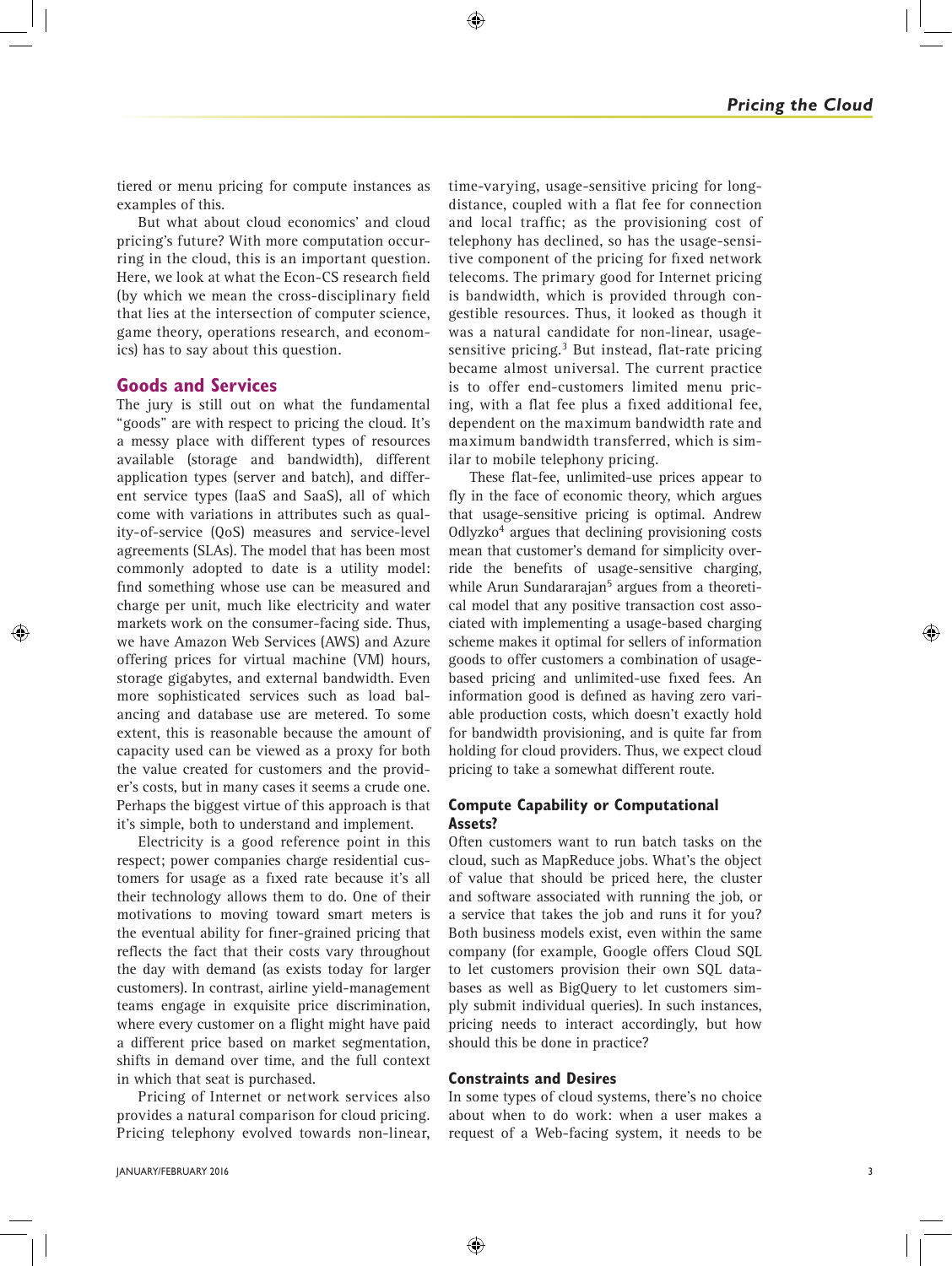⇔

responded to immediately. In others, there's some flexibility about when work is scheduled; for example, a job that must be run sometime between the close of business one day and the start of business the next. How should cloud services allow customers to express this flexibility? Provide no guarantees and leave it up to the customer to decide when to do the work each day? Provide a reservation service? Accept jobs with hard constraints about when they're run and an SLA about meeting those constraints? Allow a more expressive utility function that explains how value changes depending on when the work is completed? Similarly, how should providers share the information that they have? For example, what historical data should Amazon provide about bids in its spot markets? Such combined scheduling and pricing models are an active area of research in a variety of contexts, and the right answer remains unclear.6

 $\bigoplus$ 

#### **Unidimensional or Multidimensional?**

What are the fundamental elements involved in computation? Should they all be bundled together and sold as a unit as a notional VM with associated connectivity, bandwidth, and storage, or sold as a flexible computational entity where all these aspects can be customized? We call the former *unidimensional*, because the only decision a customer need make is how many of these units are required (of course, in practice, there might be a small number of different options rather than literally a single type of VM), and the latter *multidimensional* because the customer must express preferences along a number of axes. From an economic perspective, these two models lead to highly different techniques, with those for a unidimensional world much better understood. In the remainder of this article, we examine how research has begun to address some of the questions we raised, roughly splitting it using this lens of unidimensional versus multidimensional approaches.

#### **Pricing Unidimensional Offerings**

The simplest type of cloud pricing is for unidimensional resources, such as basic IaaS offerings or raw compute power. Because resources are continually being sold, this argues for a stochastic demand model, where resources behave as a queuing system. Within this framework, customers can value jobs differently, and also have different valuations for response time.

## **A Hybrid Market: Pay as You Go and a Spot Market**

In our work with Vineet Abhishek,<sup>7</sup> we model customers as having different values for jobs by assuming that customers belong to different classes, where each class has a different value *vi* for job completion, a different distribution for waiting time "costs"  $c \sim F_i$  (*c*), and a different arrival rate. The market is a hybrid one, comprising a pay-as-you-go (PAYG) market offering a fixed priced *p* per unit time, and a spot market with a variable clearing price.

A job pays an amount *m* for using the resource, and if it spends a time *w* in the system, then the payoff to a class *i* customer with waiting time cost *c* is  $v_i - cw - m$ , the difference between the value to the customer and the cost incurred. Hence, the expected payoff to a job entering the PAYG market is *v −* (*c* + *p*), where we have assumed the expected service time is normalized to one and the PAYG market is assumed to have sufficient capacity to serve all demands with negligible queueing time. The spot market has finite capacity and runs an auction mechanism, eliciting bids from customers and giving priority to those jobs that bid more, preempting jobs as necessary, where preempted jobs rejoin the queue. Hence, the expected cost to a job in the spot market is  $\hat{w} + \hat{m}$ , where the expected waiting time is  $\hat{w} \geq 1$ , because the job incurs possible additional delay while waiting or preemption occurs.

⊕

We adopt a static equilibrium model and assume customers are rational agents and will choose the option that maximizes their expected payoff, whereas the market provider chooses the price *p* to maximize expected revenue. Under mild assumptions, we show that behavior can be characterized regardless of the precise auction mechanism used, and results are insensitive both to the distribution of arrival times and to the service time distribution. We show that, for each class  $i$  there is a cutoff  $c_i$  below which jobs participate in the spot market, that the payment function *m*(*c*) must be increasing in *c*, and that there's a unique vector of cutoffs *c*(*p*) for a given price *p*.

More surprisingly, typically PAYG raises more revenue than the hybrid mechanism: indeed, it's always the case when all classes participate in PAYG — that is, when for the optimal hybrid price  $p^h$ ,  $p^h \le v_i - c_i$  ( $p^h$ ) for all *i*. Figure 1 shows an example when not all classes participate in the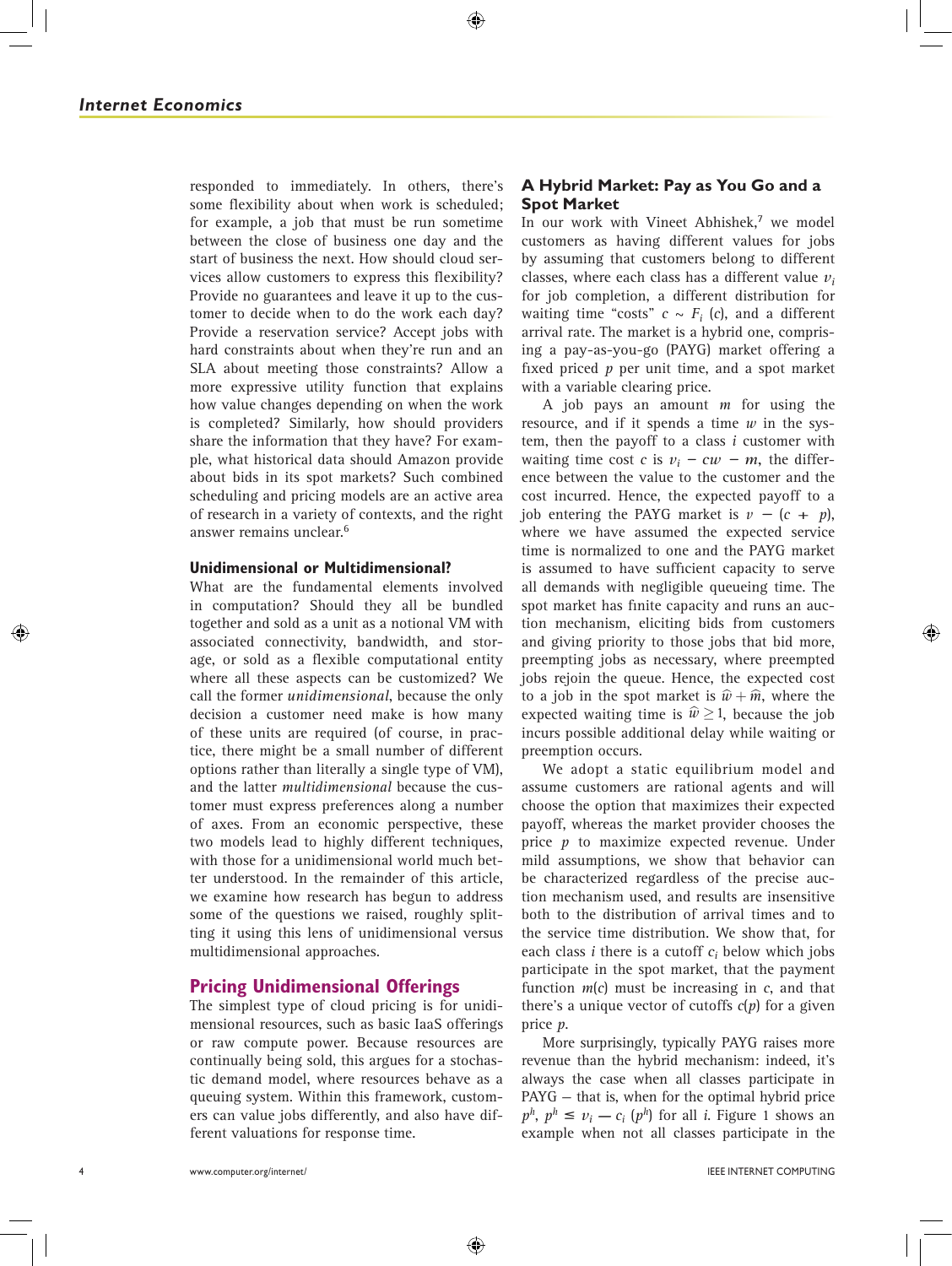$\bigoplus$ 

## *Pricing the Cloud*

⊕

spot market (for a high price), and still PAYG raises more revenue. Why does this happen? In any hybrid mechanism there's no way to prevent highvalue, low-waiting-time-cost jobs choosing the spot market when they would have been willing to pay a higher PAYG price; in other words, "rich" jobs can choose the "cheaper" class, with a consequent loss of revenue. This assumes that there are no extra costs associated with pre-emption. If such costs are sufficiently high, they would allow the spot market to avoid cannibalizing the primary market. Of course, one way to avoid the cannibalization effect would be using a damaged goods approach, where delay is deliberately introduced into the secondary market as a way of ensuring that significant costs are felt. Alternatively, a spot market could be run for reasons other than revenue optimality, such as to gain market share by attracting new small-scale customers.

Their findings are consistent with anecdotal evidence that Amazon makes it difficult to operate in their spot market at scale, and with the findings of Orna Agmon Ben-Yehuda and her colleagues,8 who found that Amazon controls reserve prices and causes them to spike, suggesting that Amazon might be making its spot market behave like a menu-priced market. Even in cases where a spot market would be beneficial from a revenue perspective, it might be desirable not to run one to avoid the complexity it creates for customers.

## **Adding Time**

⊕

Even when a single good is being priced, there's room for considerable richness beyond simply asking about willingness to pay (whether through a fixed price or an auction). A simple extension involves adding time, specifically to deal with the scheduling and pricing of batch jobs (such as MapReduce, DryadLINQ, or SCOPE), which extends the idea of admission control. For many such jobs, it's critical that they're completed by a particular deadline. For others, there might not be a hard deadline, but the value of the job depends on how soon they can be completed. A line of work looks at this scheduling problem, using algorithms based on linear programming approaches.6 While the primary focus is on deciding which jobs to schedule and when, this work has also looked at how to charge prices such that it's optimal for job owners to truthfully reveal how their value for the job changes depending on when it's done.



*Figure 1. Fixed pricing, spot pricing, and a hybrid market. (PAYG stands for pay as you go.)*

#### **Pricing Storage**

For many cloud offerings, however, control resides with the customer, and the provider is left guessing how the resources will be used. A natural alternative is to ask the customer for information about future resource usage and prices accordingly. Sofia Ceppi and Ian Kash<sup>9</sup> explore pricing for storage, which asks in advance for predictions about how much will be used each month, in contrast to current pricing that charges per month based on the total that was used. While complicated probabilistic information could in principle be requested, to keep things simple from the perspective of the customer, Ceppi and Kash assume this consists solely of lower and upper bounds on usage over a time interval, with the provider using its own models to understand how that will affect usage in each period. For the provider, this is helpful information to make capacity-planning decisions, and in particular allows for more efficient operation by reducing both the amount of storage that must be kept free to allow for future use and the frequency with which a customer exceeds the amount of storage locally available and ends up getting its data split to, for example, another rack.

Although this information is useful, getting it presents a significant pricing challenge for the cloud. Because tighter estimates are more useful to the provider, these should be rewarded with lower prices. At the same time, this information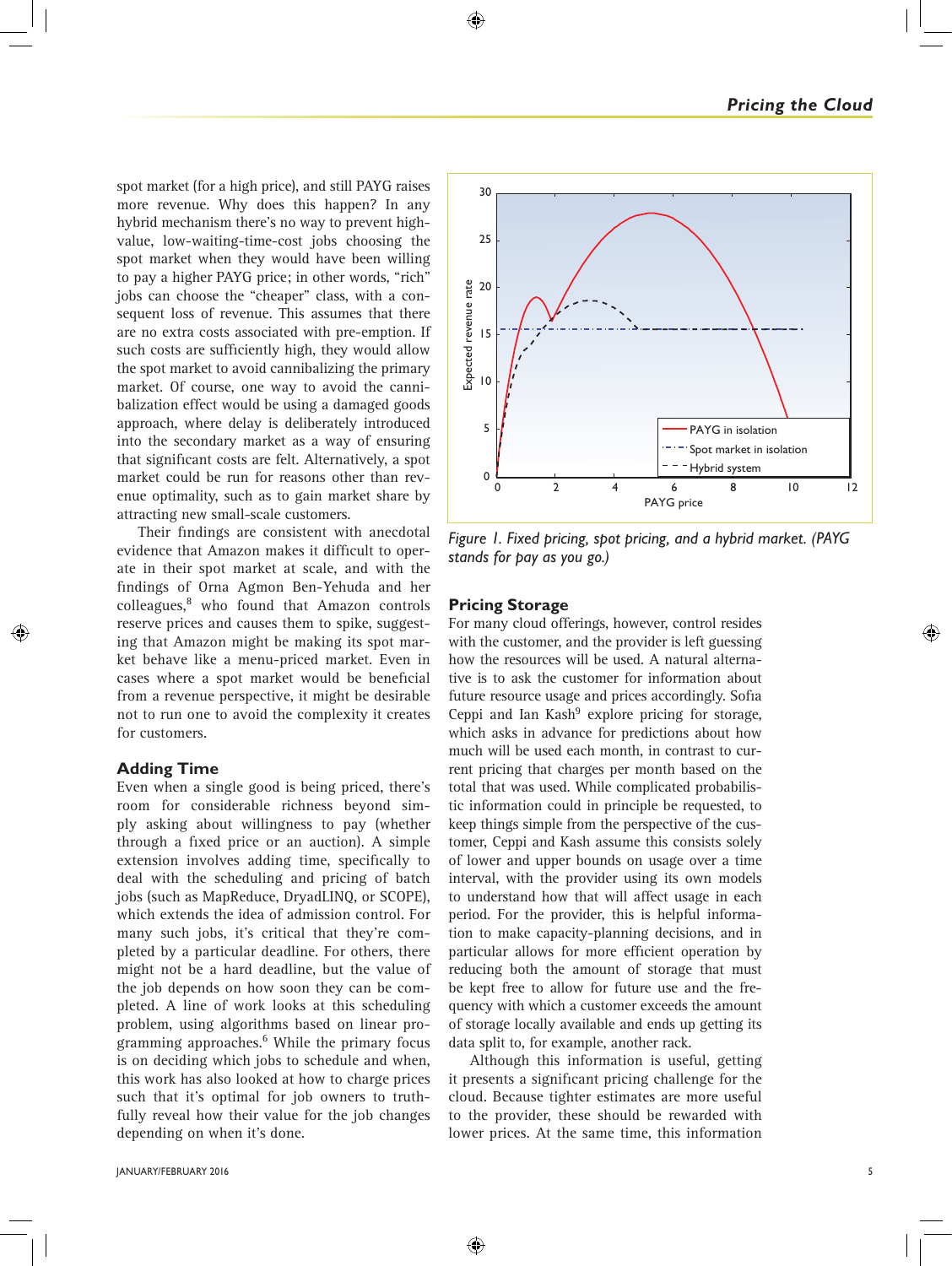## *Internet Economics*

⊕



 $\bigoplus$ 

*Figure 2. Resource demand profiles: (a) unidimensional and (b and c) multidimensional. (VM stands for virtual machines.)*

is only useful if it's accurate, so the prices need to be such that customers aren't incentivized to report inaccurate estimates. They provide a pricing scheme that provides these incentives, as well as ensuring that the provider covers its costs. The main idea is to quote customers a price per gigabyte per month, just as is done today, except that these prices are personalized based on the customer's report. If the report proves accurate (that is, the customer doesn't violate the lower or upper bound), that's all the customer pays. If the bound is violated, the customer pays an additional penalty charge based on how badly it was violated, and these penalty charges are carefully calculated to provide correct incentives.

While they focus on pricing one particular aspect of cloud services and eliciting one particular piece of information about future usage, this is an area ripe for further exploration. Better understanding of customer plans more broadly could lead to substantially higher use of resources, and thus substantially lower costs.

#### **Marketplace Competition**

Competition is important, but there are few existing models of competition in the cloud. Jonatha Anselmi and his colleagues<sup>10</sup> looked at a stylized tiered model of the cloud, where users seek service from service providers (SaaS), who themselves buy resources from providers (IaaS or PaaS), and consider both congestion and pricing. In this vertical market structure, under their model the profits of the IaaS or PaaS providers decrease as competition intensifies, whereas that of the service providers doesn't; in effect, the SaaS providers maintain their market power.

Looking back at the (much simpler) Internet pricing literature is salutary: simple modes offering different levels of QoS looked appealing initially, but then looked fragile in the face of competition. This is similar to the case of the so-called "Paris Metro Pricing" proposal,<sup>11</sup> where better QoS was provided solely by charging more for a better service — taking its name from pricing used at one time in the Paris metro, where first- and second-class carriages were identical, but tickets cost more for first-class carriages, and hence were likely to be less crowded. Richard Gibbens and his colleagues $12$  showed that such differential pricing wasn't sustainable under competition, because an operator offering, say, two levels of service by splitting capacity with differential charging, would lose out to a competitor offering a single price.

⊕

## **Problems of Multidimensional Goods**

Multidimensional approaches explicitly grapple with the fact that VMs aren't monolithic entities — instead, they're bundles that bring together resources such as CPU, memory, and bandwidth (see Figure 2), where each demand has a minimum and maximum requirement for a resource. Because different applications have different needs for these resources, gains from trade are possible. But realizing those trades requires confronting issues at a variety of levels: implementation, information, and mechanism design (for example, how resource allocation and pricing decisions are made).

### **Delivering Flexibility**

For implementation, actually providing such flexible bundles isn't a trivial task. We can handle some resources, such as processor time or memory, by extending standard paradigms for scheduling and resource allocation on a single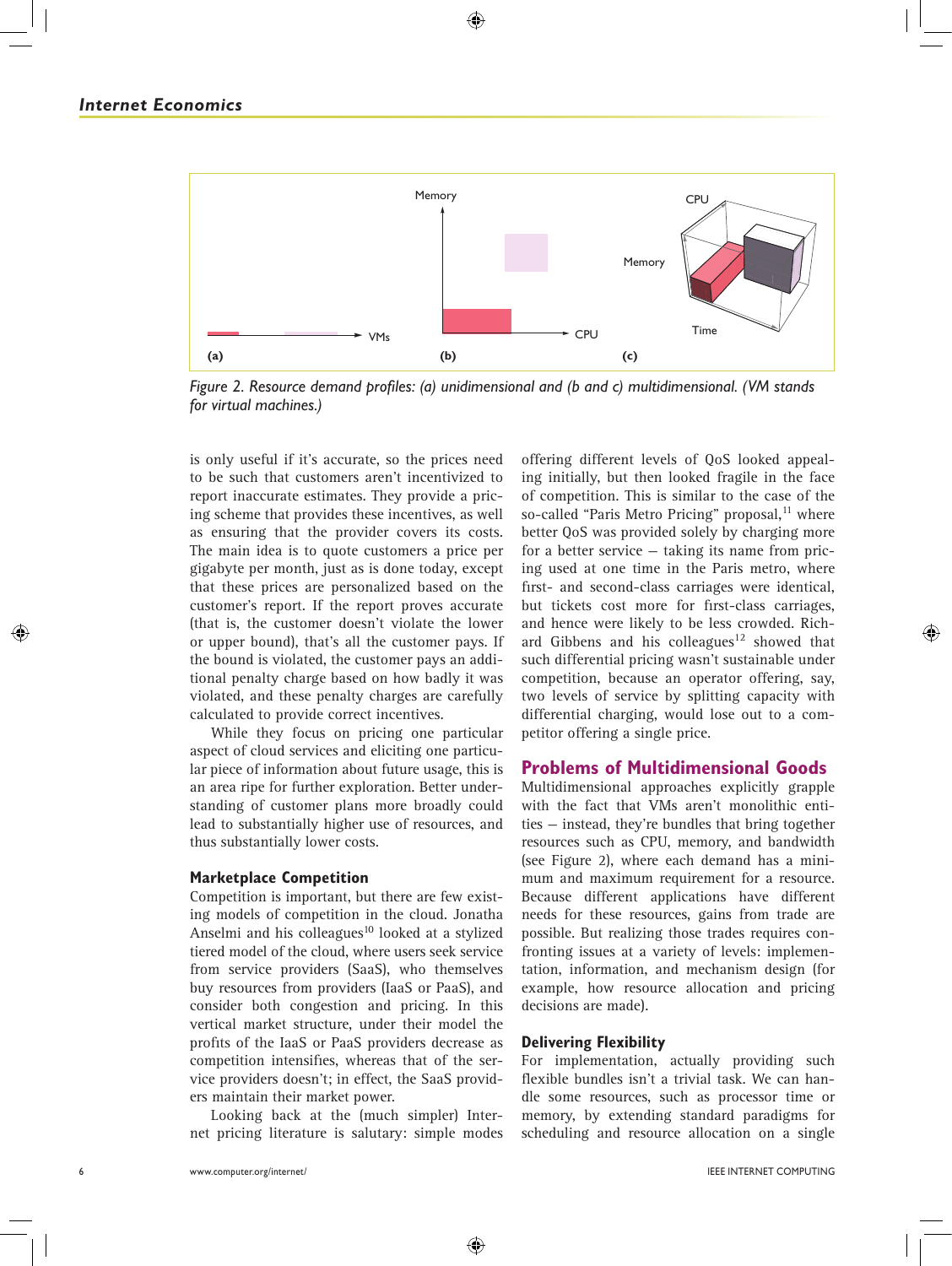⊕

machine to datacenter settings. But what about resources such as bandwidth, where providing guarantees requires bringing together network design, VM placement, routing, and congestion control? The systems community has seen a large body of work on performance isolation for network, middle-box, and storage resources, as well as their combination into a virtual datacenter.<sup>13</sup> As the ideas from this research percolate into datacenters, cloud service providers will begin to be able to address a problem with current pricing schemes: costs depend on factors outside the control of customers. For example, if a customer's VMs are located such that there's significant network contention, jobs will take longer to run, and, because VMs are charged based on how long they're used, they'll cost more.<sup>14</sup>

Once resources can be delivered, the cloud provider needs sufficient information to determine which resources to deliver. From a customer perspective, this requires understanding both how a job or system will perform with different resource bundles and how to express this knowledge to the cloud provider. Ideally, such job-performance profiling would be largely automatic. Virajith Jalaparti and his colleagues<sup>15</sup> studied this problem with applications from three domains: data analytics, Web facing, and high-performance computing (HPC). They found that they could achieve similar performance in all three settings with several remarkably different bundles of resources. For MapReduce jobs, they were able to provide reasonable predictions for what performance would be with different bundles composed of network and compute resources. However, such batch jobs are perhaps the easiest setting in which to make such predictions, and much more work is needed in this area.

#### **Fair Division**

⇔

Once customers know what they want and how to explain this to the cloud provider, and the cloud provider is able to deliver the resources it promises, there remain significant challenges to determining how to operate the market that determines who gets what resources. While mechanism design is well understood in unidimensional settings, much less is known in multidimensional settings. However, one line of work has managed to bring together good properties in terms of both fairness and incentives. It assumes that the decision on whether to admit or schedule a request has already been made, and focuses on the consequent allocation. Further, it assumes that the system is work-conserving in the sense that it attempts to deliver as much of the available resources to each job as it can while being fair, as opposed to simply delivering the amount required to meet an SLA.

 $\bigoplus$ 

Ali Ghodsi and his colleagues $16$  extended earlier ideas about max-min fairness to multiple resources, under the assumption that people's preferences for them are *Leontief*, which means they only want them in some fixed ratio. A good example is hot dogs and buns, where I only want a hot dog if I have a bun to go with it and vice versa. In a cloud setting, this makes sense when someone needs, for example, a particular amount of compute and memory to create a useful VM, but we then can create a large number of copies of VMs that can do useful work. In this setting, instead of maximizing the minimum total amount of resources a person gets, their algorithm maximizes the minimum amount of the resource that the person requires the most of (relatively speaking). Thus, Ghodsi and his colleagues call this approach *dominant resource fairness* (DRF). They extend this deal to customers who have paid different amounts by weighting them appropriately. This allows systems with a number of key guarantees:

- nobody is worse off than if all the resources had just been divided evenly,
- • nobody prefers the bundle of resources that someone else received,
- any leftover resources aren't usable by anyone, and
- nobody has an incentive to misreport which bundles of resources they need.

This idea also provides the inspiration for Mesos, a thin management layer now in Apache, which allows different applications (such as Hadoop and Spark) to share the same underlying pool of resources.17

#### **Fairness and Time: Dynamic Fairness**

Systems like Mesos take a static view of the world, and try their best to maintain their fairness guarantees at each point in time. In other work, Ian Kash and his colleagues $18$  study a version of the problem where not all applications necessarily exist at the same time, and showed that these techniques extend to this setting. However, if resources cannot easily be taken away from an application there is an inherent tension between efficiency (putting resources to work now) and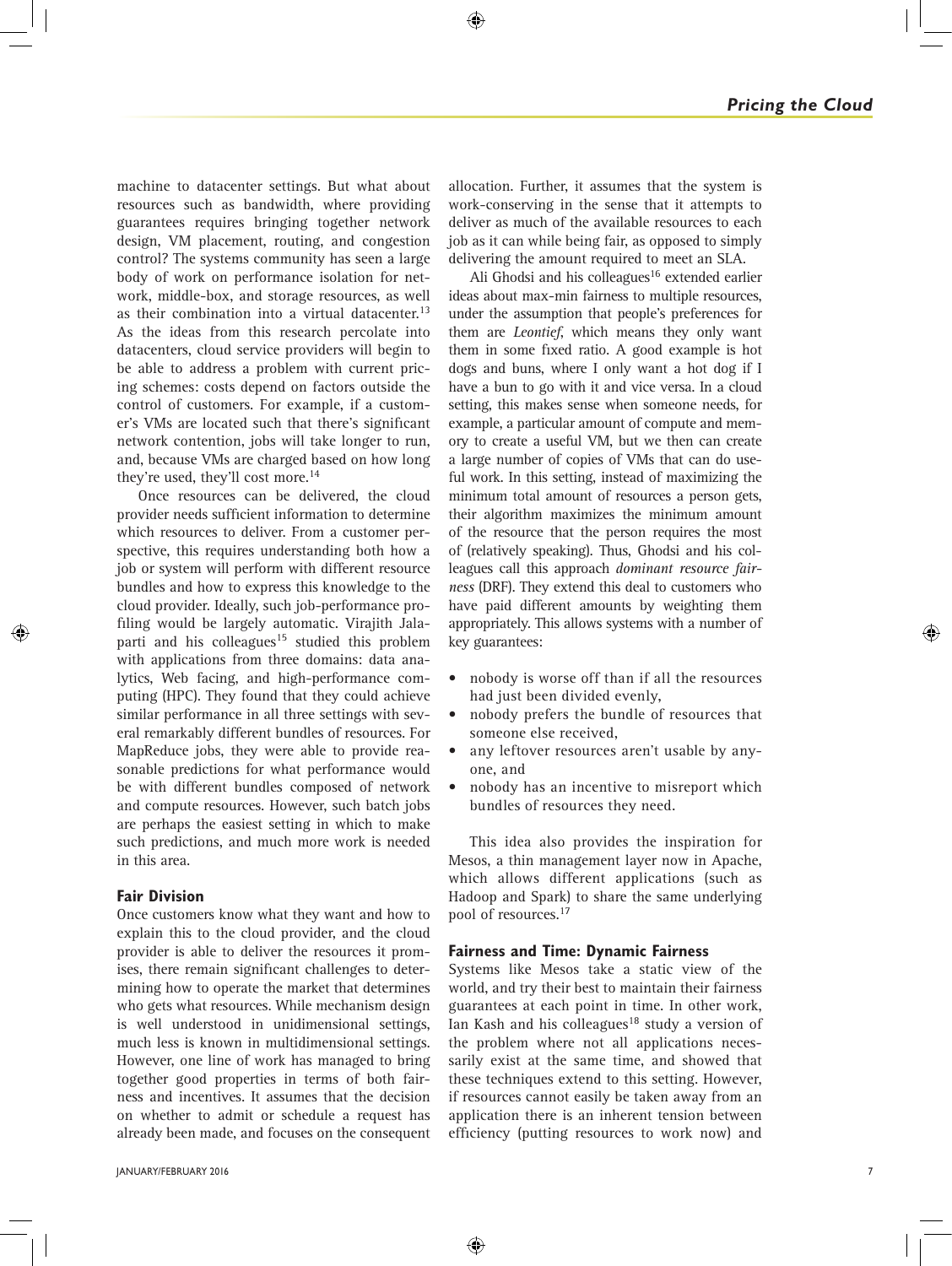⊕

fairness (saving resources for later arrivals). They give two different algorithms, each of which relaxes one of these two guarantees from DRF while preserving the other.

 $\bigoplus$ 

#### **Fairness with Multiple Entities**

Cloud platforms have a large ecosystem of applications and services running on them. This includes both services provided by the cloud provider and services built by customers and then sold onward to other customers. When such services communicate, there are three different economic relationships involved: two between the services and the cloud provider and one between the services. How should these multiple economic relationships affect the allocation of bandwidth? Hitesh Ballani and his colleagues<sup>19</sup> demonstrate that this scenario is already common and propose an answer to this question using a notion of *upper-bound proportionality*, which limits the bandwidth that a service can acquire regardless of the amount paid by those with which it communicates. This prevents services that communicate widely from claiming a disproportionate share of the network.

## **Fairness in a Cooperative Game Setting**

Customers' willingness to pay for resources is handled in the above fairness settings by using weighted allocations — effectively conflating a proportionally fair principle with the chosen fairness method (such as DRF). An alternative approach is adopted by Gideon Blocq and his colleagues,20 who introduce the Shared Assignment Game, borrowing ideas from cooperative game theory to discuss both allocation and pricing in a static context. In the Shared Assignment Game, sellers have multidimensional resources, and buyers need bundles of resources to execute their jobs. Buyers have values for their jobs, and the game is a cooperative game, where buyers and sellers are the agents, and the objective is to find the coalition of agents that maximizes (say) social welfare — the aggregate welfare of the coalition. Clearly, a coalition that doesn't have both sellers and buyers has zero value, and the value of a coalition is defined as the maximum welfare achievable from a feasible assignment, where a feasible assignment matches jobs to resources that respects capacity constraints.

As a simple example, the sellers could be individual servers with multidimensional attributes (CPU, memory, and bandwidth), and the buyers each have a number of jobs with associated values. Pricing is performed using the Shapley value as an instrument for revenue sharing: this takes the optimal welfare from the grand coalition of all agents, and apportions it by calculating what each buyer or seller contributes, by looking at their contribution to each subcoalition, randomizing over the way subcoalitions are formed. Such an apportionment is a fair division, in that it rewards those who contribute the most, and can be derived from an axiomatic approach to fairness. Calculating the allocation and the Shapley value are both computationally hard, so approximation methods are needed. Although such pricing is not strategy-proof, it's reasonably resistant to natural manipulations, such as *splits* where buyers split their goods, or *bluffs* where fake goods are declared. Simulations suggest that using the Shapley value as a basis for pricing could improve both welfare and revenue. While this presents an interesting viewpoint, implementing it would introduce a number of difficulties. Nevertheless, it provides a useful perspective to inform pricing decisions.

In describing some of the pricing issues inher-<br>
ent in pricing the cloud, along with related n describing some of the pricing issues inherresearch, we deliberately focused on the simplest settings, such as pricing resources or jobs in an IaaS or PaaS setting. However, the approaches taken and issues raised apply much more broadly to SaaS offerings and beyond — for example, the fundamental dichotomy between unidimensional or multidimensional service specification and allocation applies generally. Within multidimensional settings, time behaves as a dimension, bringing its own unique issues. As services evolve, the type of resources might become even richer. Presently, the understanding of multidimensional pricing is embryonic: the work on fairness gives a handle on allocation, but even this is partial. The fairness framework doesn't account for the future effect on demand that a fair-allocation might have (demand externality), and isn't well integrated with temporal requirements. This is an important and fruitful area for research. Multidimensional scheduling and pricing offers greater potential for increasing both customer satisfaction and revenue; but militating against increasing complexity in pricing and scheduling is the customers' need for simplicity: pricing schemes must be understandable by a user or

⊕